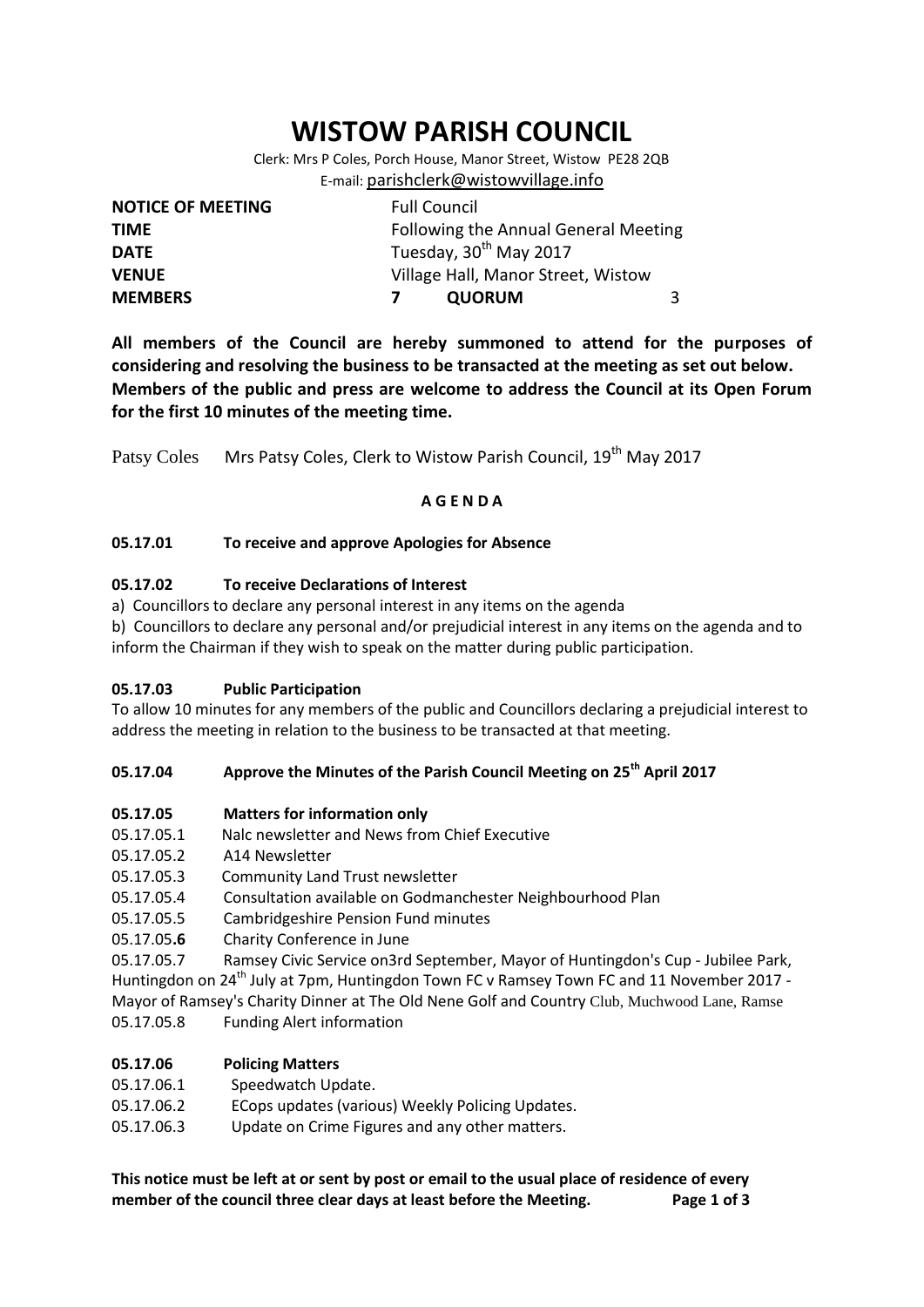## **Page 2**

**05.17.07 To receive reports from County and District – Mr T Rogers, Mr P Bucknell and Mrs J Tavener**

# **05.17.08 Finance**

|          |                                                                                                                          | a) to approve the Financial Statement and Cashflow for May |  |
|----------|--------------------------------------------------------------------------------------------------------------------------|------------------------------------------------------------|--|
|          | c) to approve payment of following amounts:                                                                              |                                                            |  |
|          | Environment agency                                                                                                       | £14.20                                                     |  |
|          | Mrs R Moore, auditor                                                                                                     | £50.00                                                     |  |
|          | Mr R Farrar, website                                                                                                     | £660.00                                                    |  |
|          | Clerks salary and expenses                                                                                               | £362.68                                                    |  |
|          | Capalc renewal                                                                                                           | £216.95                                                    |  |
|          | Mr MacInnes expenses                                                                                                     | £61.48                                                     |  |
| 05.17.08 | Income for May:                                                                                                          |                                                            |  |
|          | Upwood and Raveley training £92.50 (received in April but not recorded until<br>statement received), VAT refund £1425.01 |                                                            |  |

# **05.17.09 Annual Audit**

- 05.17.09.1 Mrs Moore has now carried out the internal audit
- 05.17.09.2 To read and approve the annual governance statement
- 05.17.09.3 To approve the accounts and confirm they truly reflect the financial position
- 05.17.09.4 To approve the accounting statements shown in the annual return

# **05.17.10 Correspondence**

- 05.17.10.1 Letter from Magpas requesting a donation
- **05.17.11 To consider any Planning Applications received and planning related issues**
- 05.17.11.1 Revised scheme following the refusal of planning permission reference 17/00096/FUL for the proposed demolition of existing bungalow and the erection of a detached dwelling and garage. Site Address: The Bungalow Manor Street Wistow. Reference: 17/00984/FUL

## **05.17.12 Highways Report/Traffic Matters**

- 05.17.12.1 MVAS is ordered, update on installation
- 05.17.12.2 Any outstanding highways issues

## **05.17.13 Maintenance Issues**

- 05.14.13.1 Playground update on works and grant application, Mr Carter and Mr MacInnes.
- 05.17.13.2 Playground rota/risk assessment forms, March Mr MacInnes, April Mr Gregory, May Mr Leigh, June,Ms Leaton.
- 05.17.13.3 Tree safety seminar/training and Tree Officer

05.17.13.4 Grass cutting, issues to be resolved. Grant of £474.33 offered from CCC toward cutting of their areas.

## **05.17.14 Administration Matters**

- 05.07.14.1 Street lighting. Update on current situation
- 05.07.14.2 Feedback from open meeting and action points –dog fouling signs
- 05.07.14.3 Public access defibrillator update from Ms Leaton
- 05.07.14.4 Membership renewal for CAPALC

**This notice must be left at or sent by post or email to the usual place of residence of every member of the council three clear days at least before the Meeting. Page 2 of 3**